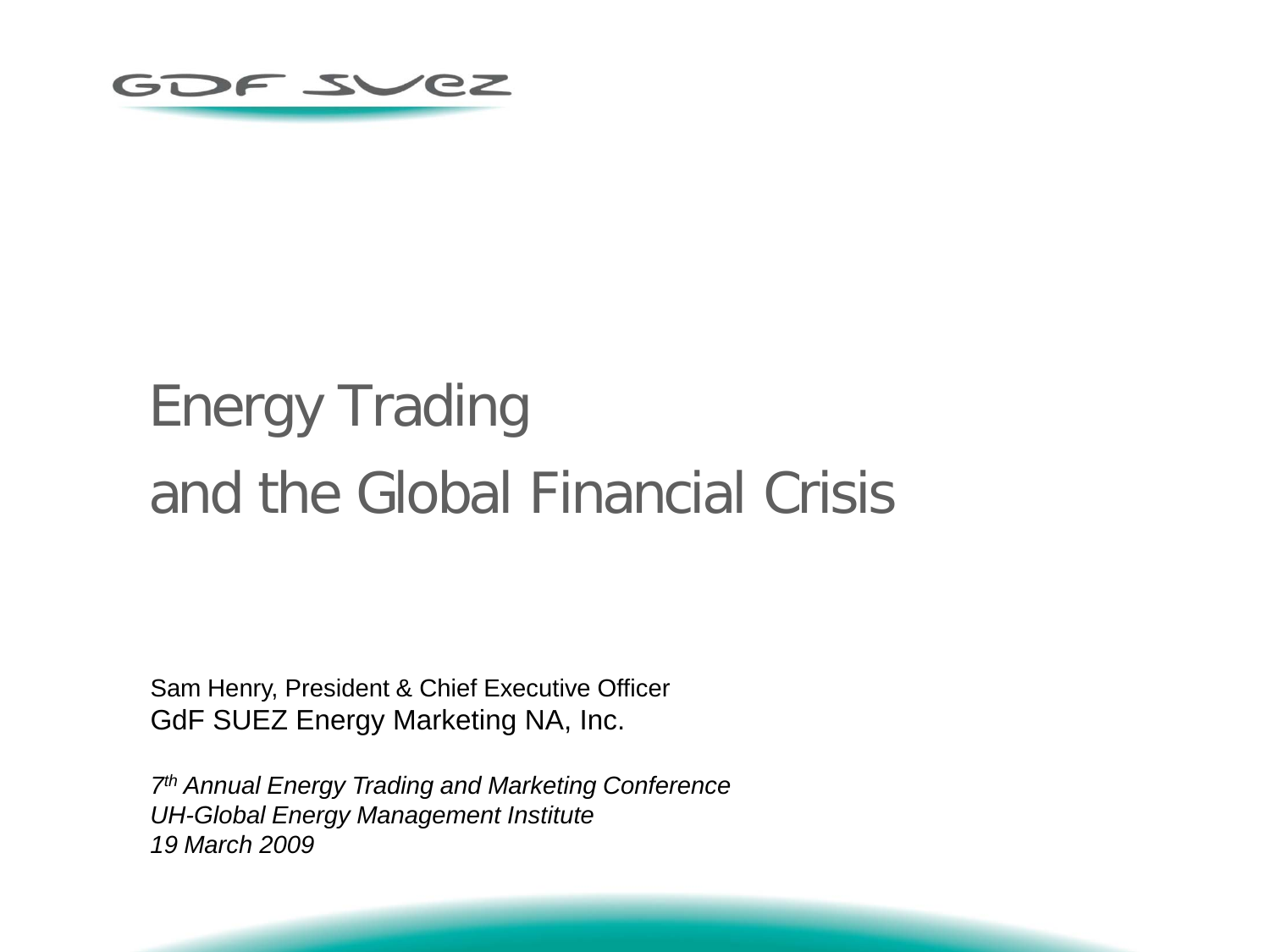

### GdF Suez -- Employee & Revenue Footprint

#### 196,500 EMPLOYEES - 134,500 IN ENERGY AND SERVICES<br>- 62,000 IN THE ENVIRONMENT

**EUROPE** 180,400 EMPLOYEES 2007 REVENUES: €64.2 billion

FRANCE: 99,800 EMPLOYEES/2007 REVENUES: €27.4 billion BELGIUM: 22,600 EMPLOYEES/2007 REVENUES: €12.9 billion

**NORTH AMERICA** 4,400 EMPLOYEES 2007 REVENUES: €4.2 billion

SOUTH AMERICA 2,500 EMPLOYEES 2007 REVENUES: €2.7 billion AFRICA 3,400 EMPLOYEES 2007 REVENUES: €0.7 billion

ASIA & PACIFIC 5,800 EMPLOYEES 2007 REVENUES: €2.5 billion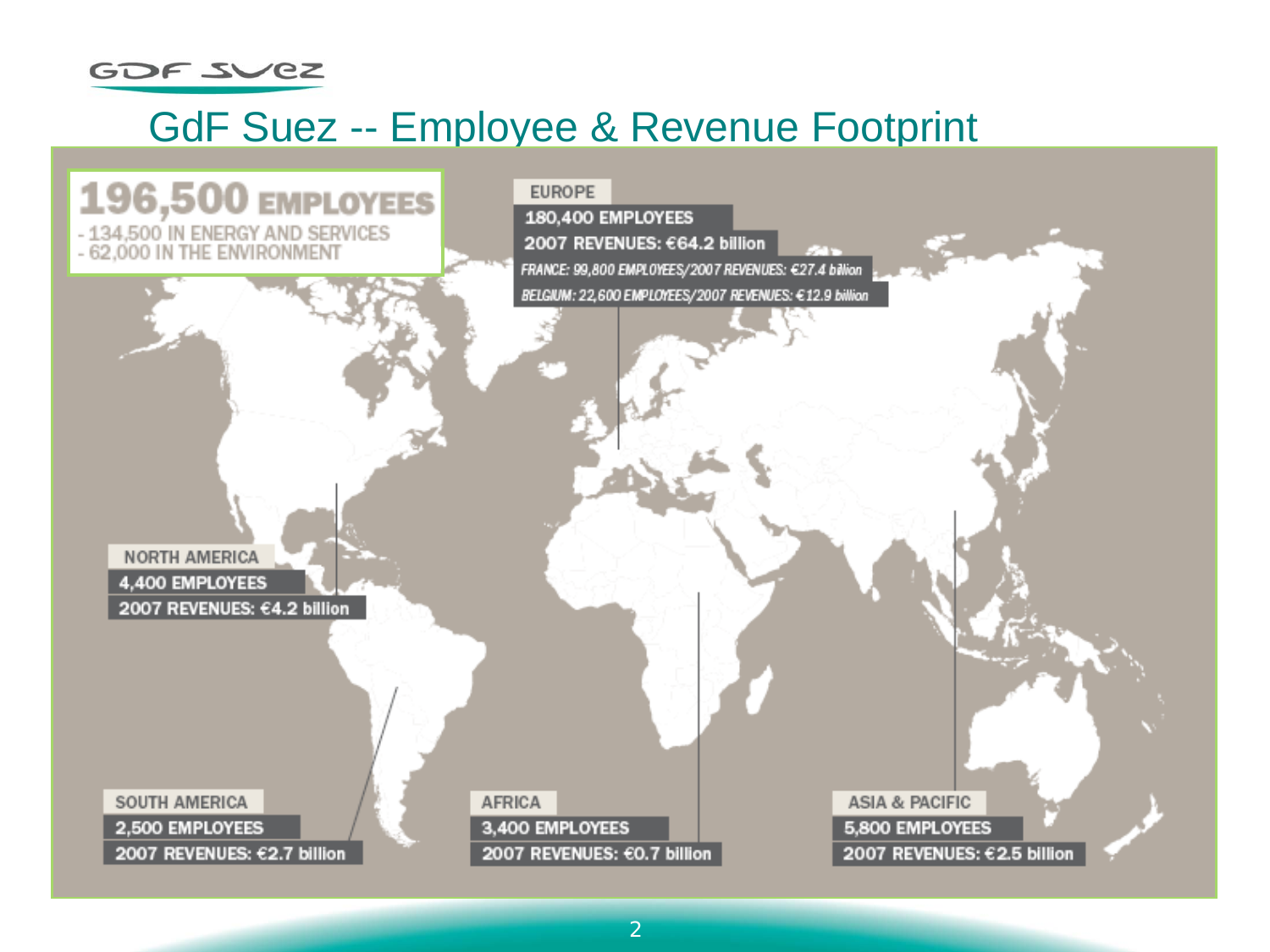#### GOF SVEZ

#### **Core Region**

# GdF Suez Energy North America

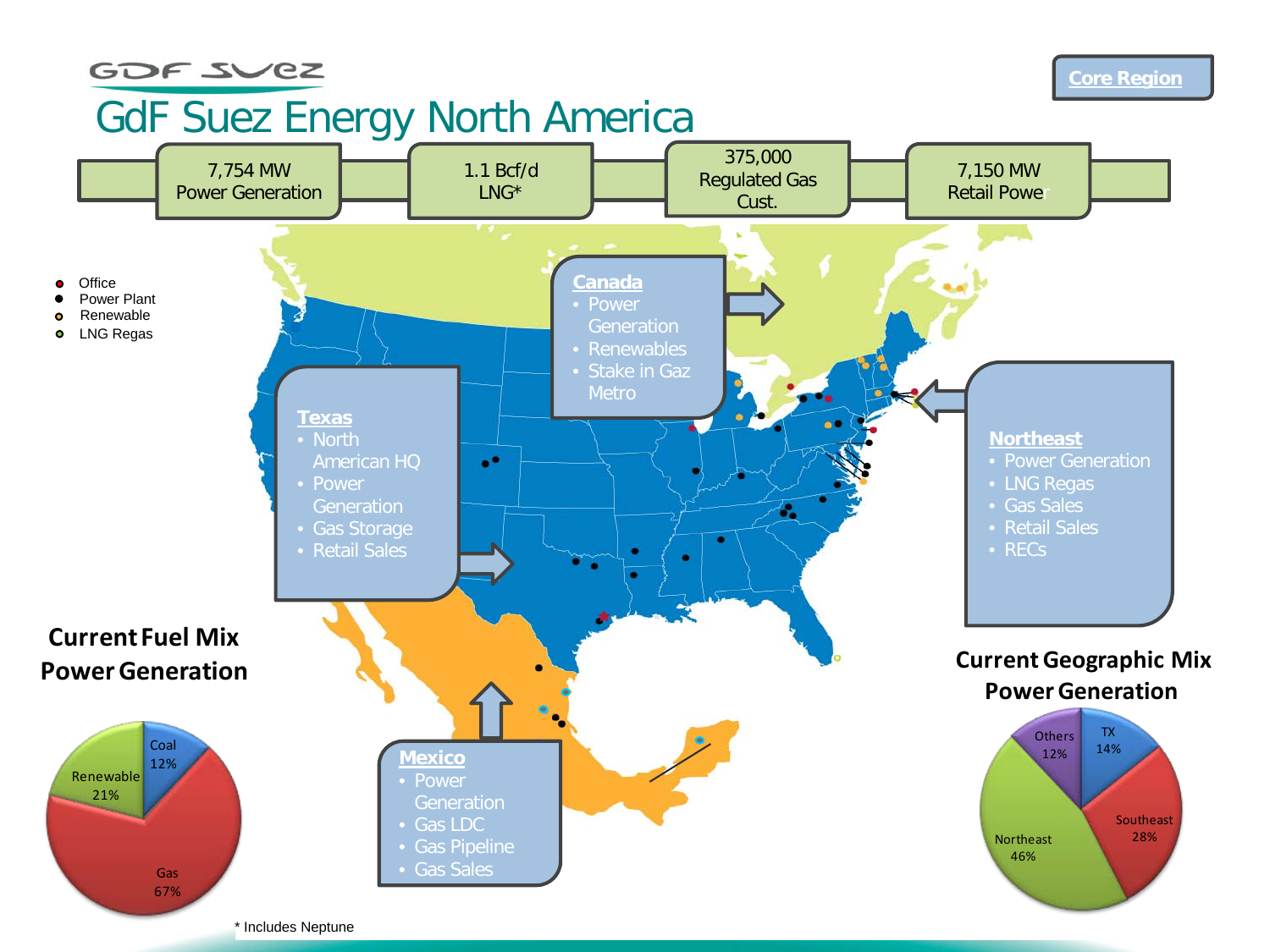What a difference a Year Makes !

# **1H08 Commodity Storyline: OGrowth in China and India**

# **2009 Storyline: OTurmoil in Financial Markets**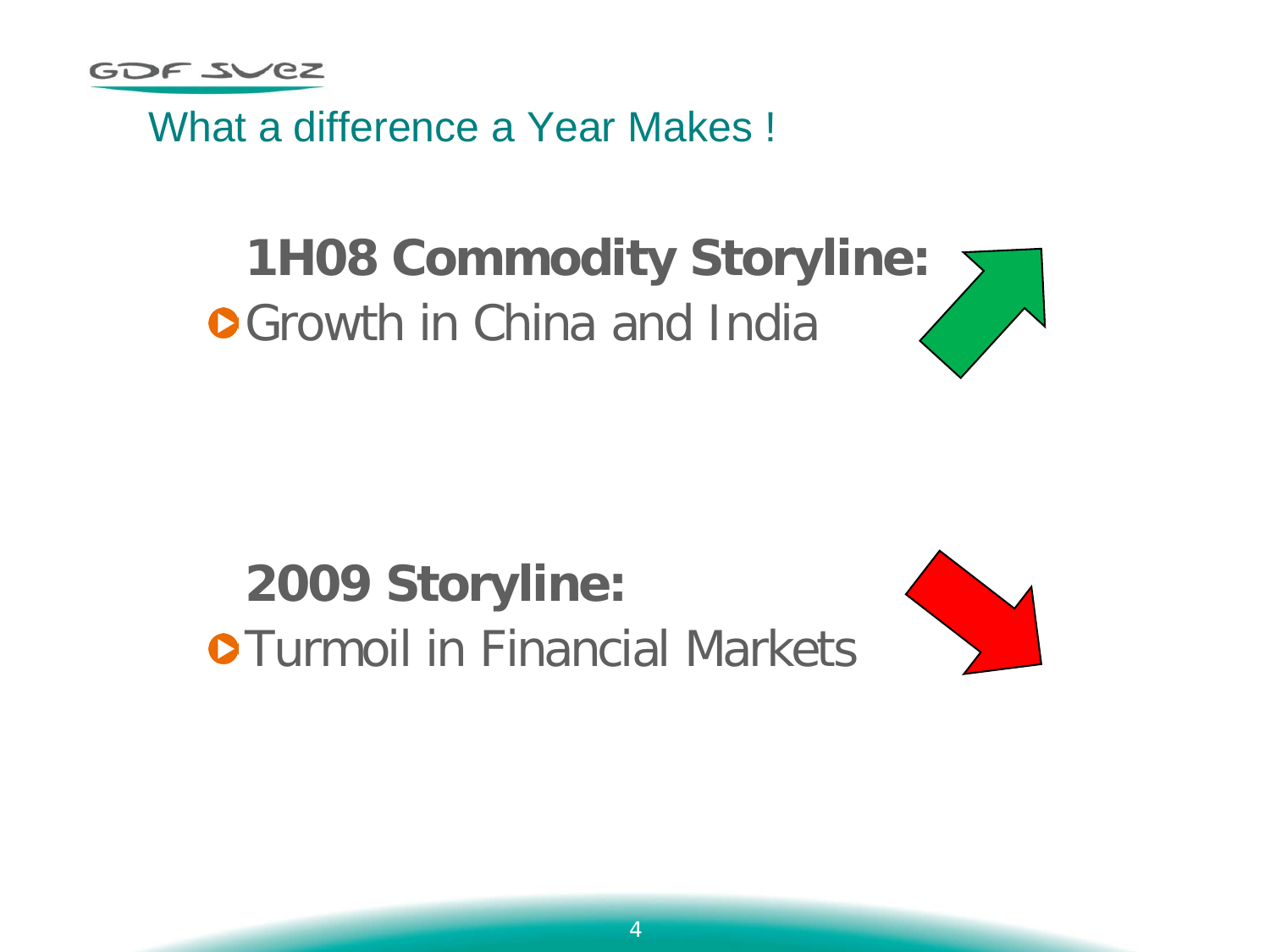## Global Slowdown has impacted Commodity Prices

#### Since 2008, we have seen the following for 2009 pricing

|                           | Jan 08 - Jun 08   Jul 08 - Mar 09 |     |
|---------------------------|-----------------------------------|-----|
| NYMEX Henry Hub NG        | 46%                               | 61% |
| <b>ERCOT N On Peak SS</b> | 12%                               | 72% |
| PJM W On Peak SS          | 35%                               | 47% |
| <b>WTI Crude Oil</b>      | 54%                               | 63% |

### Peak to trough price in 12 months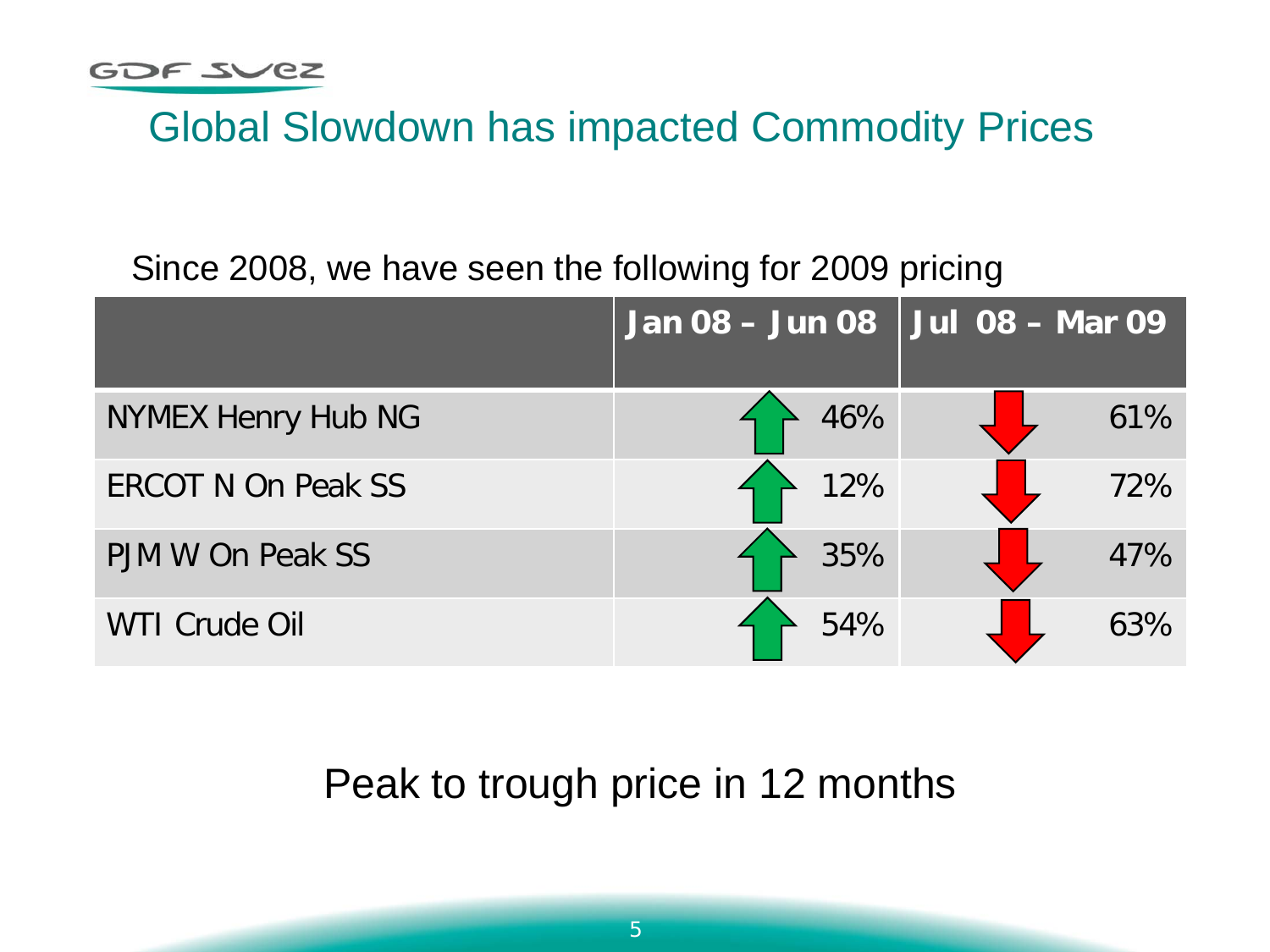World growth is projected to fall to ½ percent in 2009



Source IMF staff estimates. IMF World Economic Outlook, January 2009 Update

*IMF projects GDP growth to fall to ½ percent in 2009, its lowest rate since World War II.*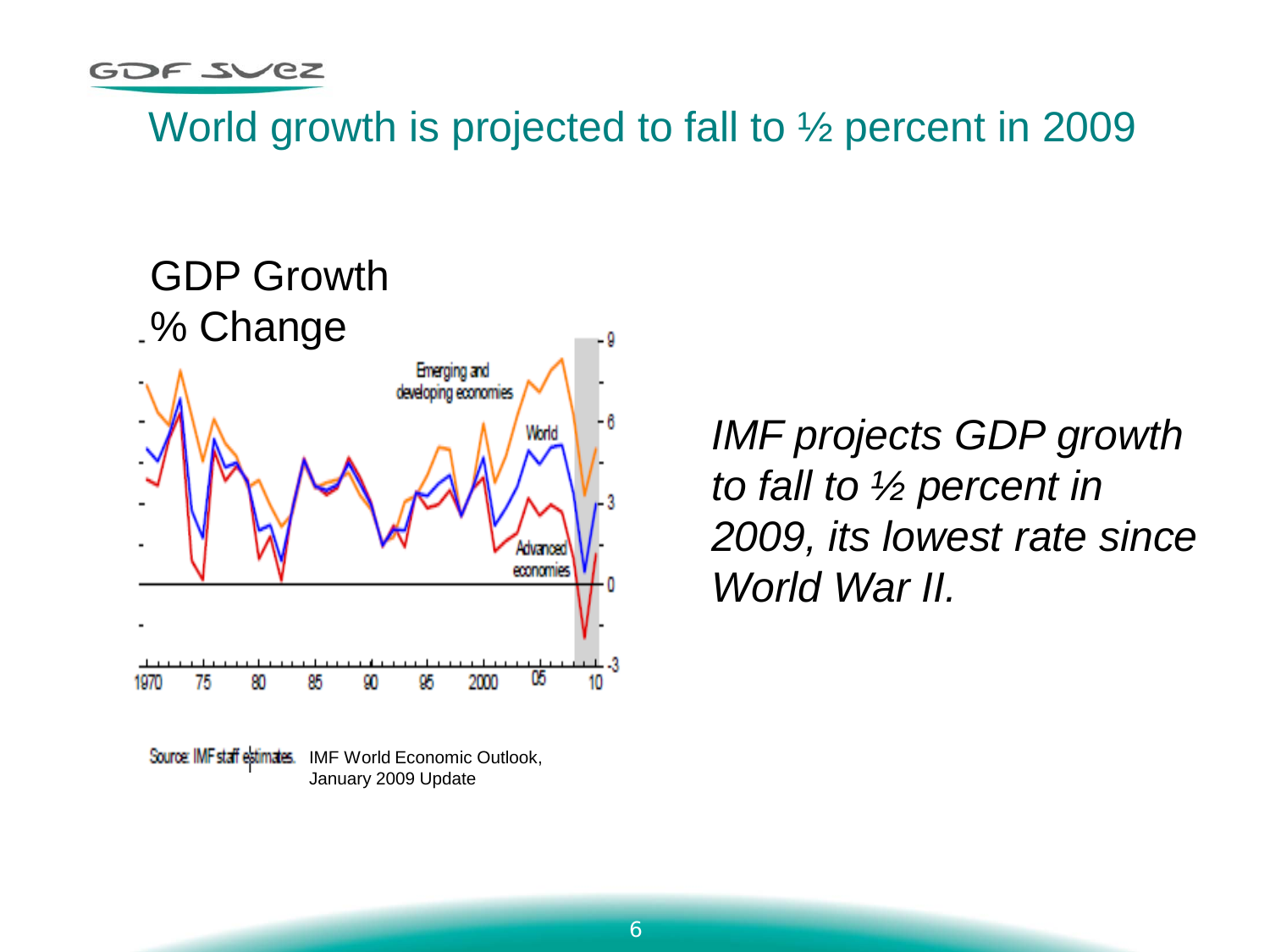

#### Key Issue

# How will declining Commodity Prices and Falling Demand impact Trading Risks and Opportunities?

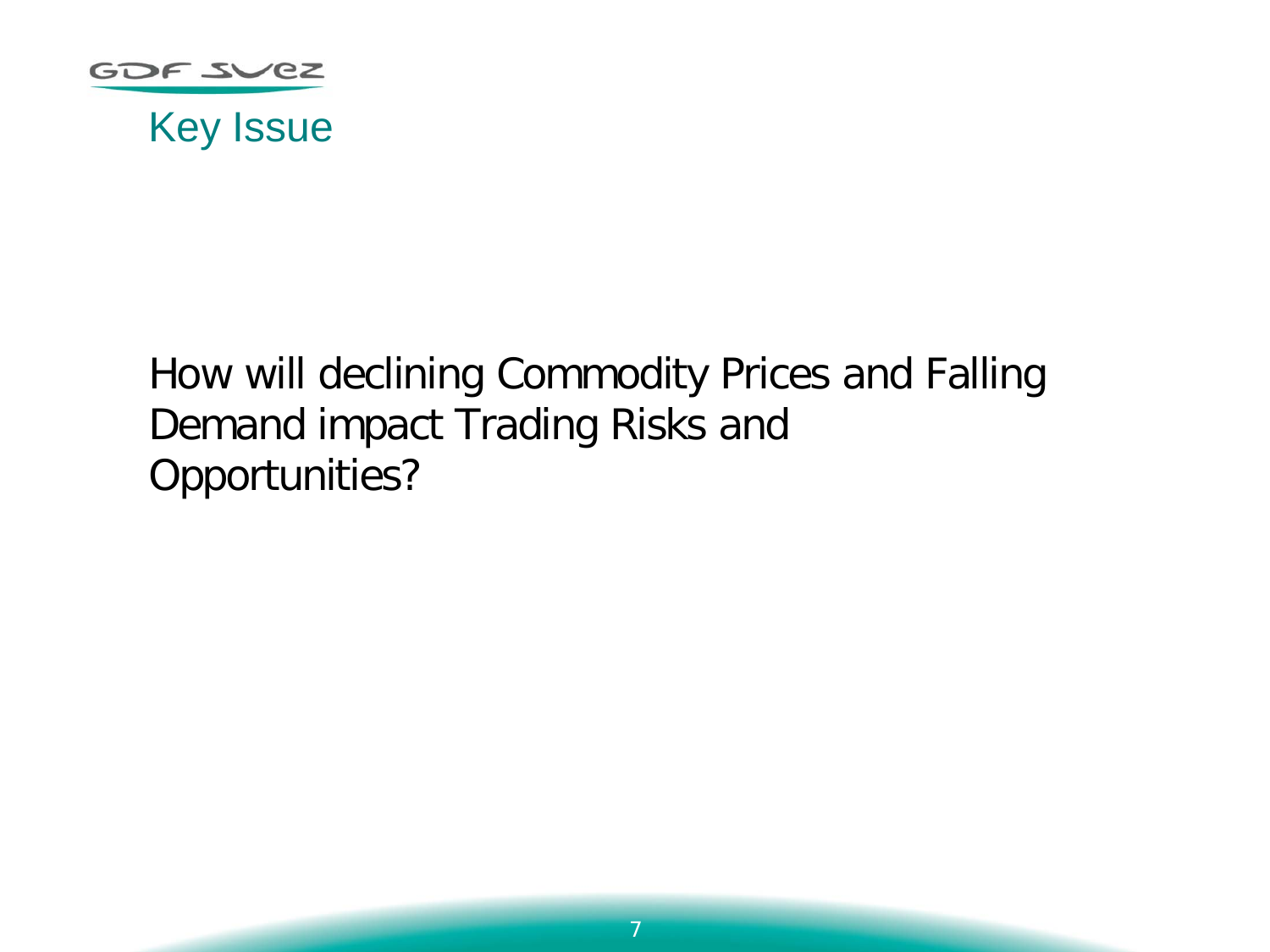## Responses to the Global Financial Crisis

- 1. Reduction in energy trading liquidity
- 2. Tightening of credit standards
- 3. Shift from OTC Market to organized exchanges
- 4. Development of refined approaches in risk management
- 5. Introduction of a new wave of regulations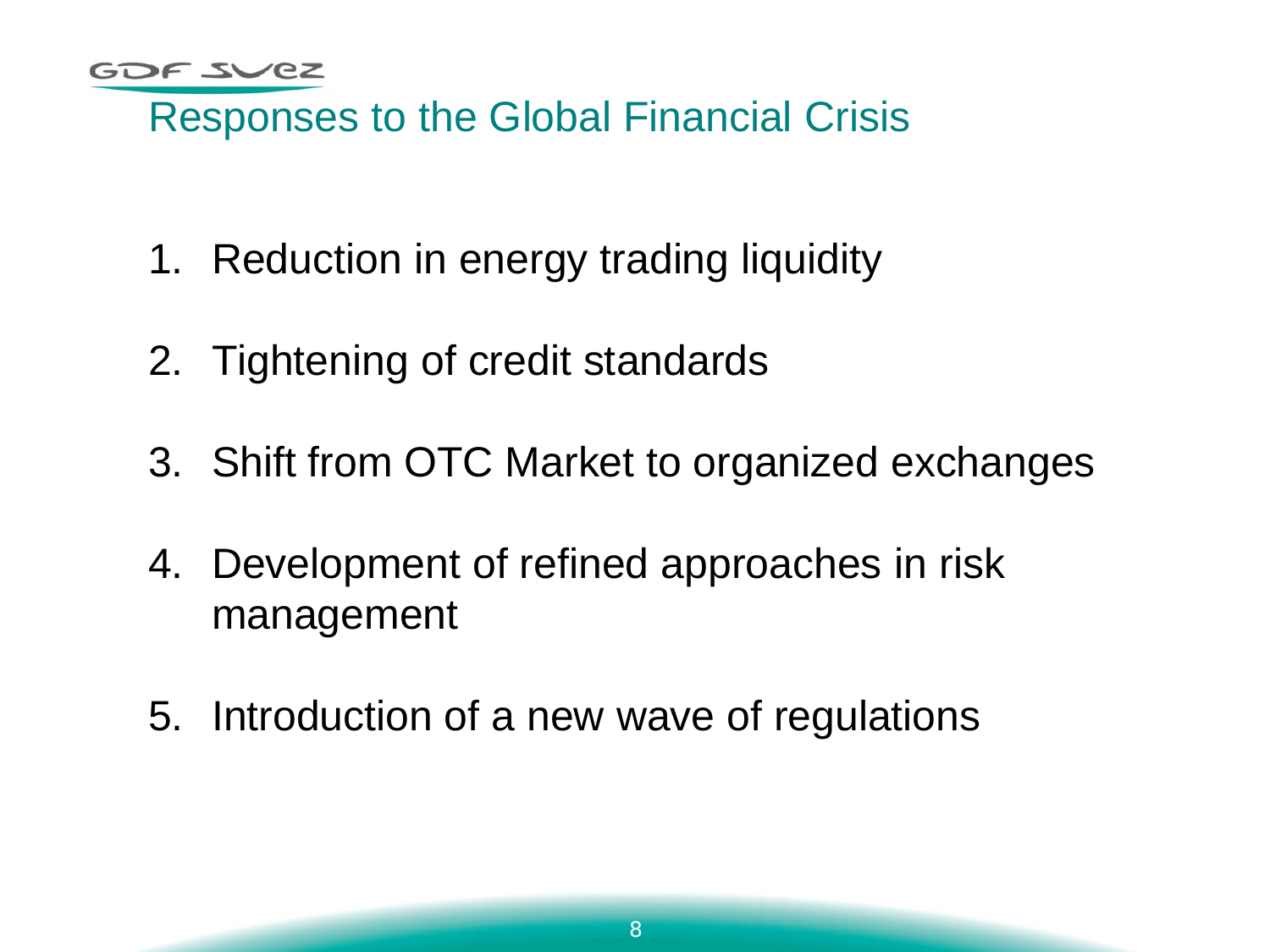# 1. Reduction in Energy Trading Liquidity

Decreased participation by Investment Banks--but Increased activity by Oil Majors

Reduced trading tenors in most markets

Wider Bid-Ask Spreads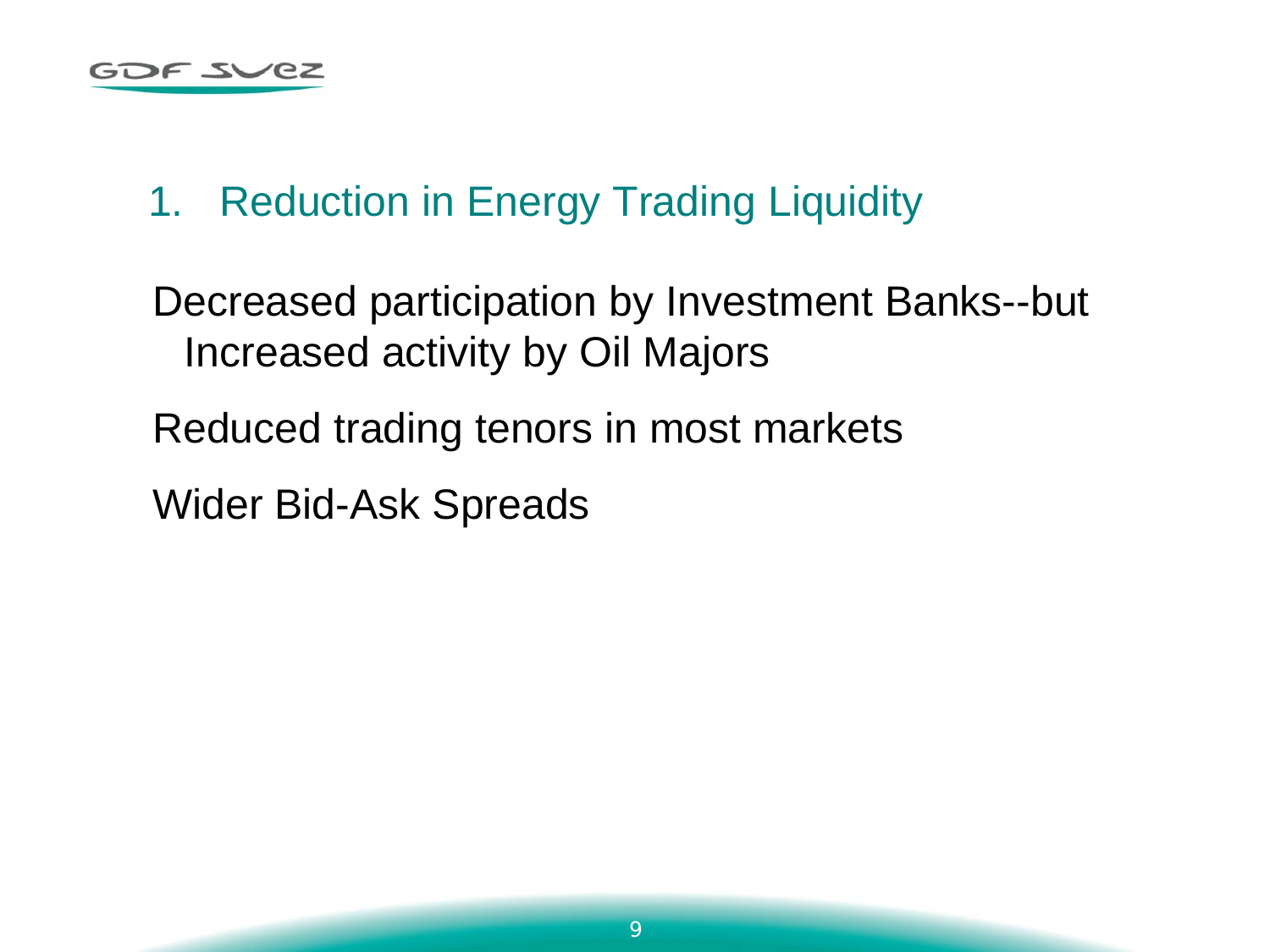# 2. Tightening of Credit Standards

Limits lowered/ credit lines reduced

Tenors shortened

Troubled counterparties are margined

Fear of the domino effect - credit risks of my customer's customer.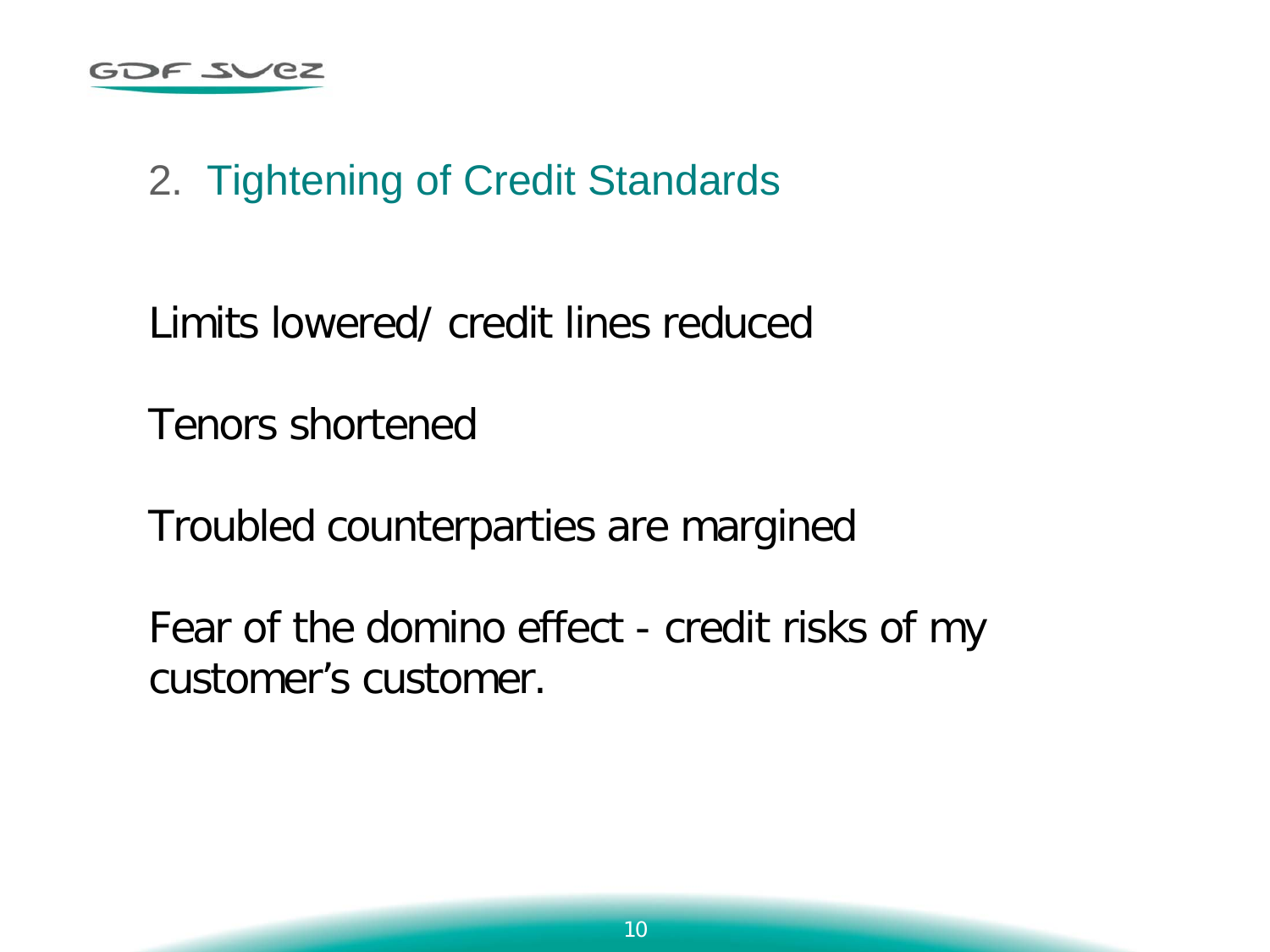

#### 3. Shift from OTC Markets to Organized Exchanges

Increased use of cleared products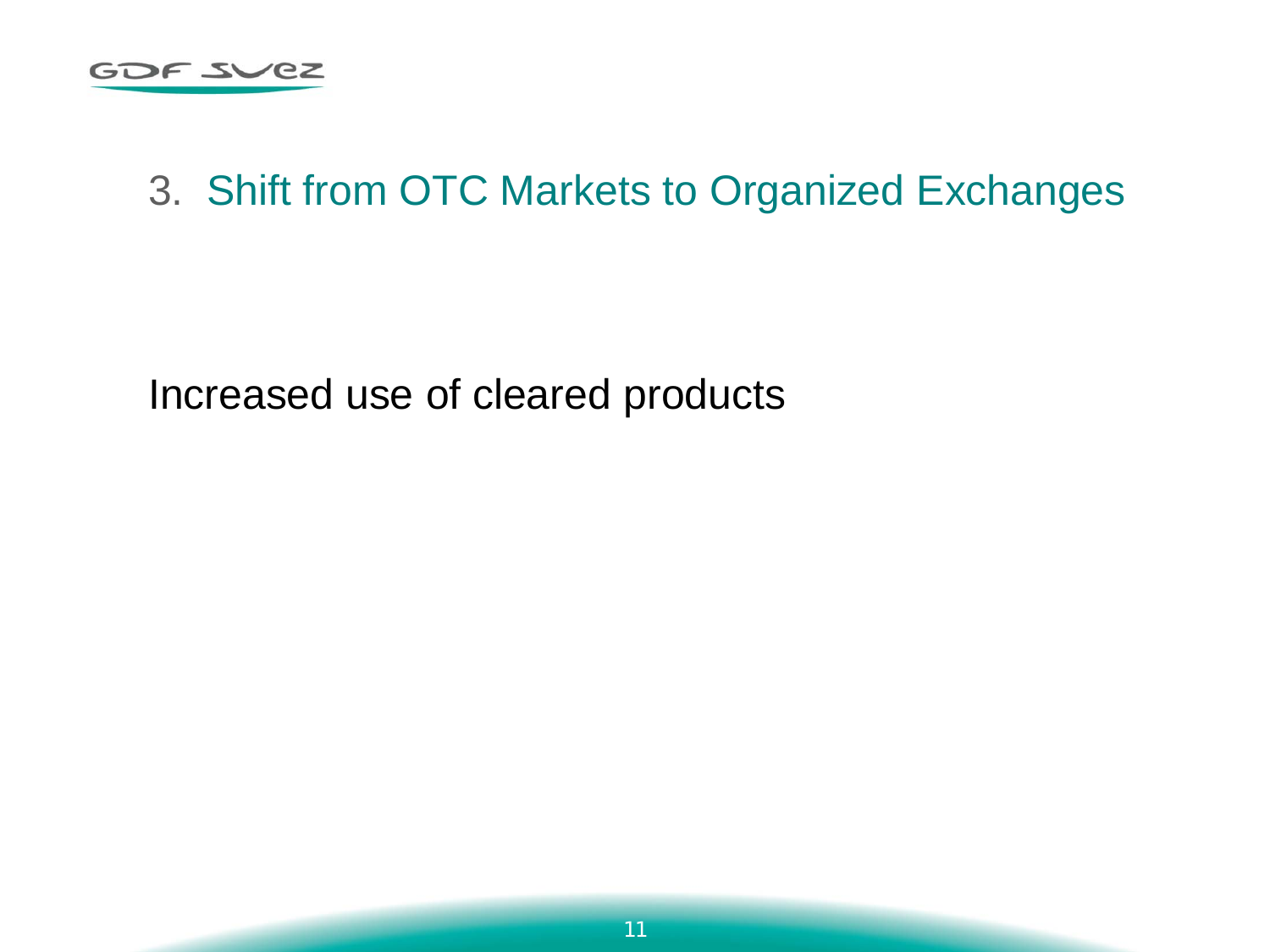

### 4. Refined approaches in risk management

Liquidity Risk Management

ERCOT Retail Risk Management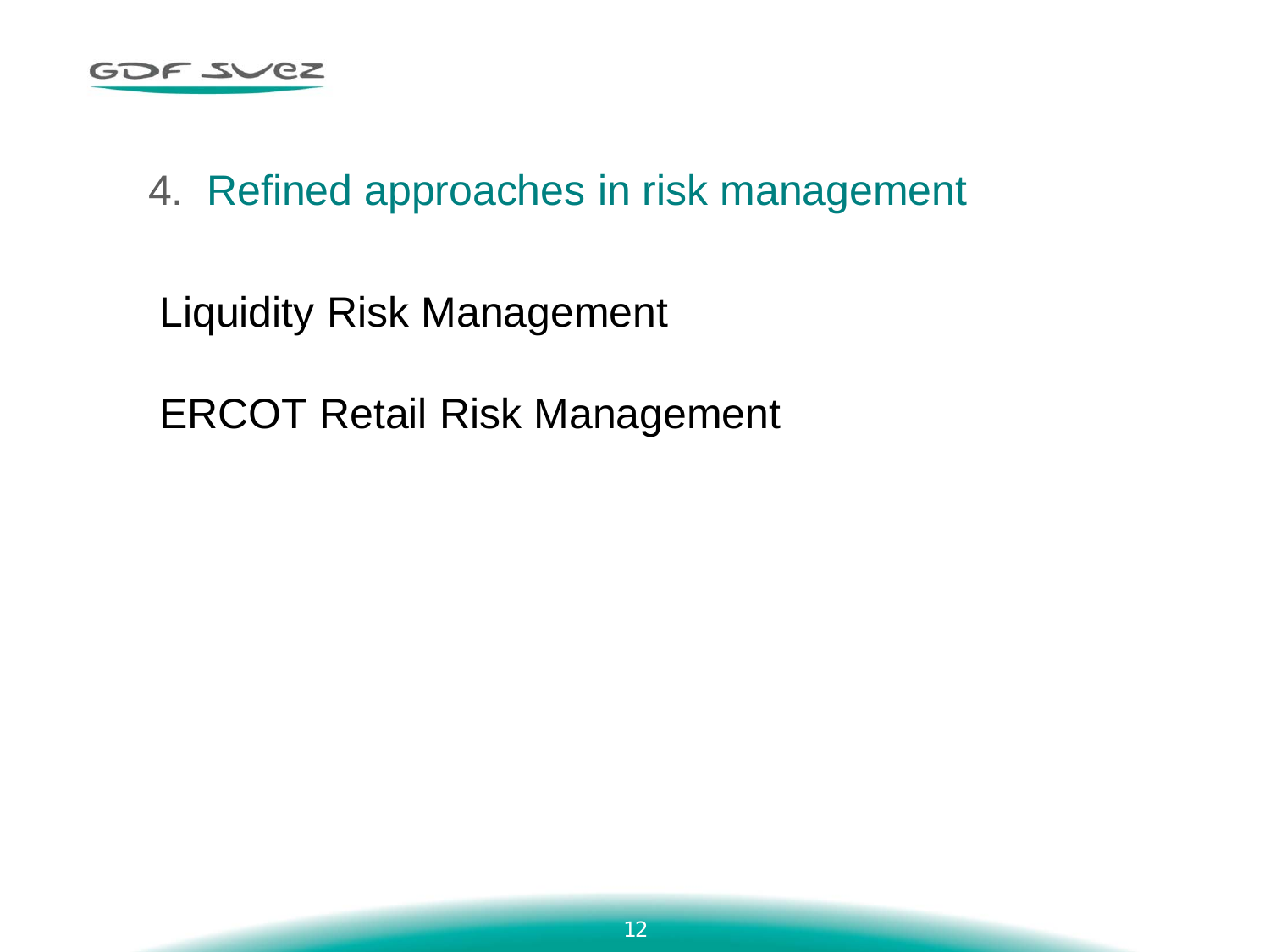# 5. Probable new wave of regulations

# Crack Down on Excessive Energy Speculation -- *White House*

### Review of Hedge Exemption Policies -- *CFTC*

Enforcement Reforms to Enhance Compliance -- *FERC*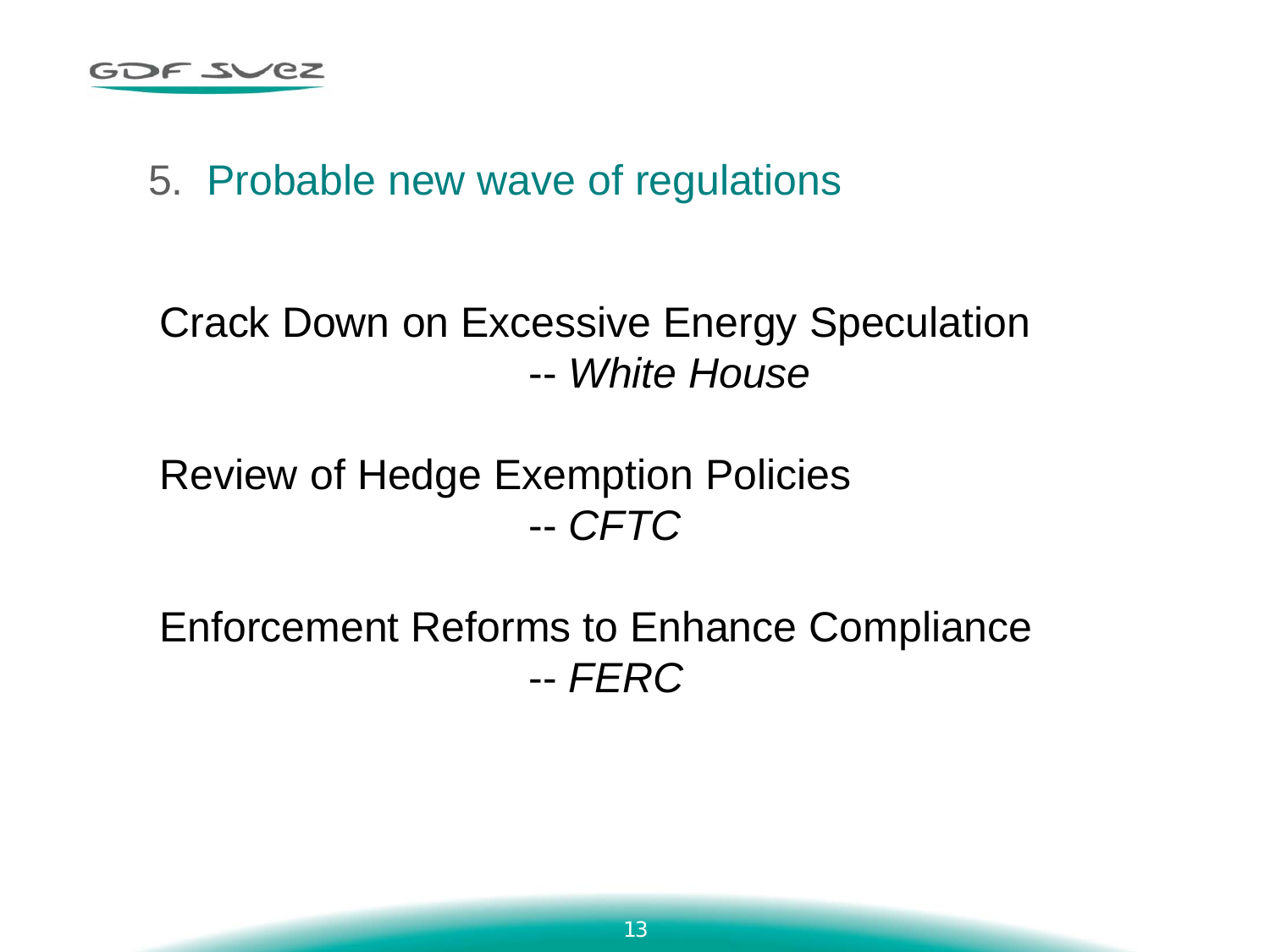*There is good news*

This business cycle won't last forever

Better days are ahead

Green Power Superhighways